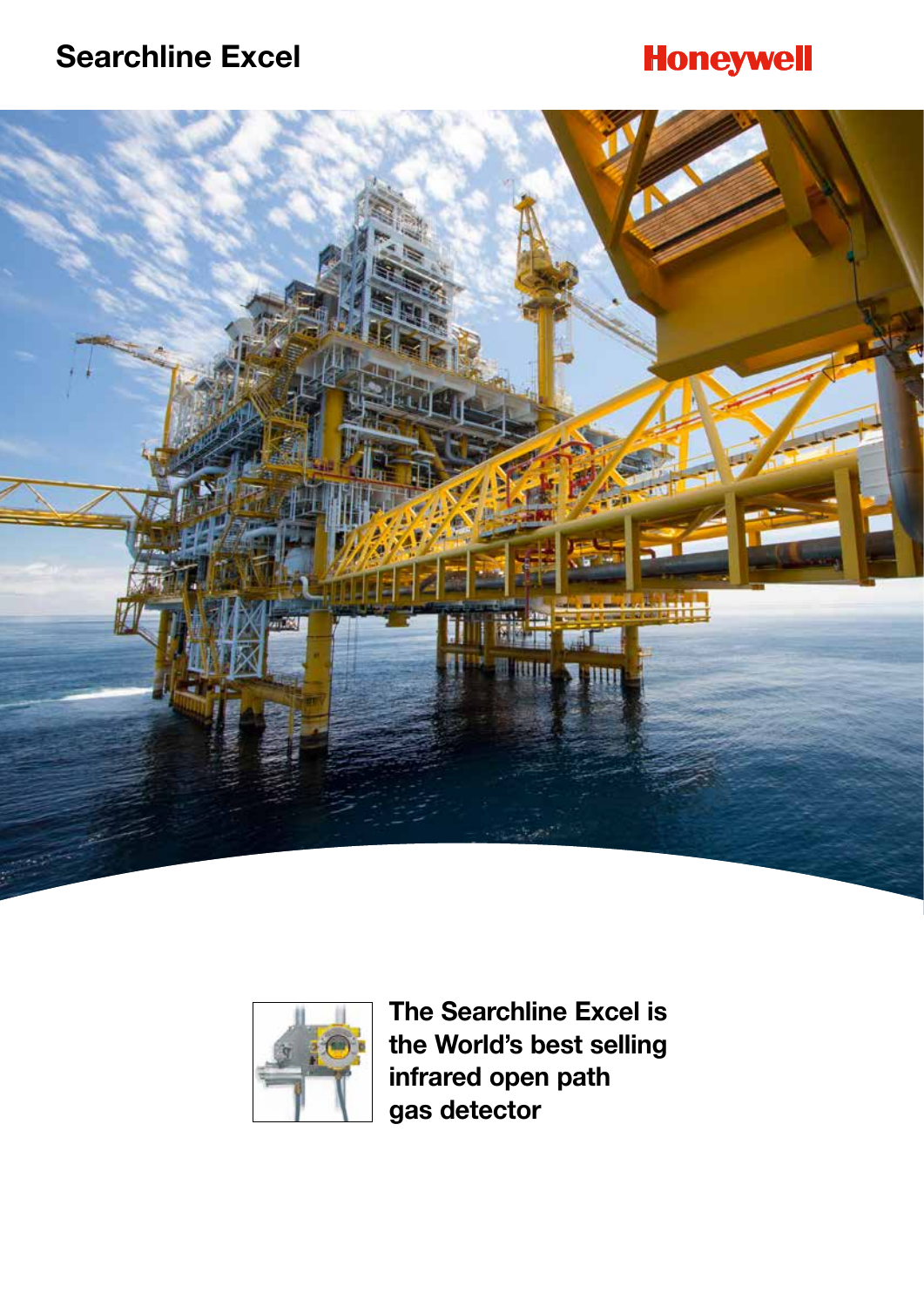

#### **Applications include**

- Offshore platforms & vessels (FPSO's)
- Downstream chemical processing plants
- Gas transport and pipelines • Large storage areas & buildings
- 
- Perimeter detection

#### **Features and Benefits**

- Double band pass filters that fully compensate for all types of fog, rain and/mist interference
- 100% Solar Immune
- Correct operation under partial obscuration conditions
- High vibration resilience
- Radially symmetrical and bonded window heating delivers good low temperature performance
- Coaxial optics delivers best in class performance and resilience to partial obscuration
- Fully temperature compensated solid state detectors
- Low power consumption in all conditions
- Simple 'lock on' alignment tool
- No extra 'software alignment' required
- Higher power and more robust design telescope
- Optional Modbus RS485 multi drop output
- FM hazardous area and performance approved

**The Searchline Excel is the World's best selling infrared open path gas detector with over 25,000 units installed in challenging applications throughout industry. From the Arctic Circle to middle eastern deserts, customers have repeatedly selected the Searchline Excel as their preferred choice.**

#### **Product Evolution**

Honeywell Analytics pioneered the original design of open path infrared flammable gas detectors with the introduction of the original Searchline back in 1987. Since then we have continued to work in conjunction with major international oil and gas companies to fully understand the demanding application requirements of these systems.

In 1998 we introduced Searchline Excel which has become the industry standard for open path gas detection by meeting and exceeding all customer driven demands.

With continuous improvement and the highest quality manufacturing and control processes, Honeywell Analytics Searchline Excel Open Path flammable gas detector provides best in class gas detection. Excel is often the chosen primary flammable gas detector in conjunction with Searchpoint Optima Plus as complimenting flammable point detection.

#### **Why open path gas detection?**

Open path detectors complement the use of individual point detectors and offer many significant benefits including:

- Reliable flammable gas detection, proven in use
- Wider area coverage most likely to pick up any leak
- Very high speed of response
- Failsafe no unrevealed failure modes
- no possibility of blocked gas path to detector
- Detector location not as critical
- Indicates size of hazard
- Simple set up and commission
- Replaces multiple point devices

**Gas leak missed by point detectors but picked up by Open Path Detector**

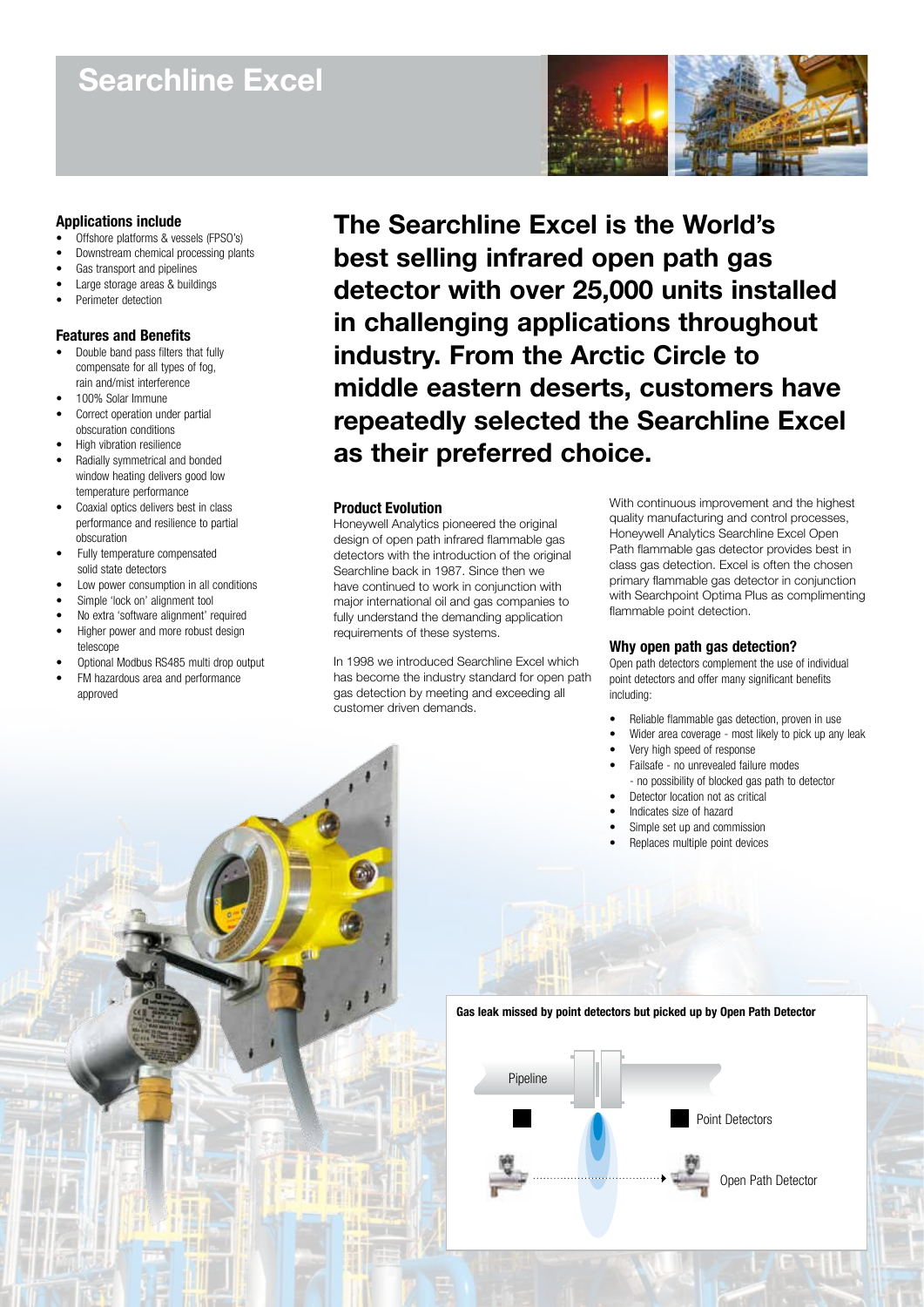

#### **The Difference**

The patented optical design used in Searchline Excel has proven itself as the only solution available that fully addresses all the challenges of open path flammable gas detection. Unlike some competitive devices, it does not try to hide fundamental design inadequacy with the use of software masks that can compromise the unit's ability to detect gas. Searchline Excel employs a patented double band pass filter that fully compensates for all types of fog and / or rain, thereby allowing it to continue to operate accurately and reliably in all climatic conditions.

#### **Different fog types scatter/absorb differently**



#### **The solution... double band pass filter**



The differential scatter and absorption has a linear effect with respect to the reference wavelengths. The output from the reference



detector is the average between the reference bands and will be exactly the same as the sample wavelength.



Radially symmetrical heating elements bonded to transmitter and receiver windows.

The unique **coaxial design of the optics** also means that Searchline Excel is also the only open path gas detector that can operate correctly under partial obscuration conditions without the possibility of generating a false alarm.

Non-coaxial instruments potentially suffer from differential attenuation that can lead to false alarms.

**FM** APPROVED Searchline Excel was the first open path gas detector in the world to have achieved performance approval by FM.

Products or services that meet FM Approvals' rigorous testing standards may bear the FM APPROVED mark, a visual symbol of excellence that is widely recognised and respected. This "Mark of Excellence" tells customers that a company's product conforms to the highest standards and will continue to meet those standards.

#### **Additional FM tests**

With its patented double band pass filter and unique coaxial optical design, Searchline Excel was the first open path gas detector that fully addresses the issues of performance under partial obscuration and fog/mist conditions. As these elements were not covered in the FM standard, our optical engineers worked alongside FM to develop and approve Searchline Excel to a new set of simulated fog/mist and partial obscuration tests.

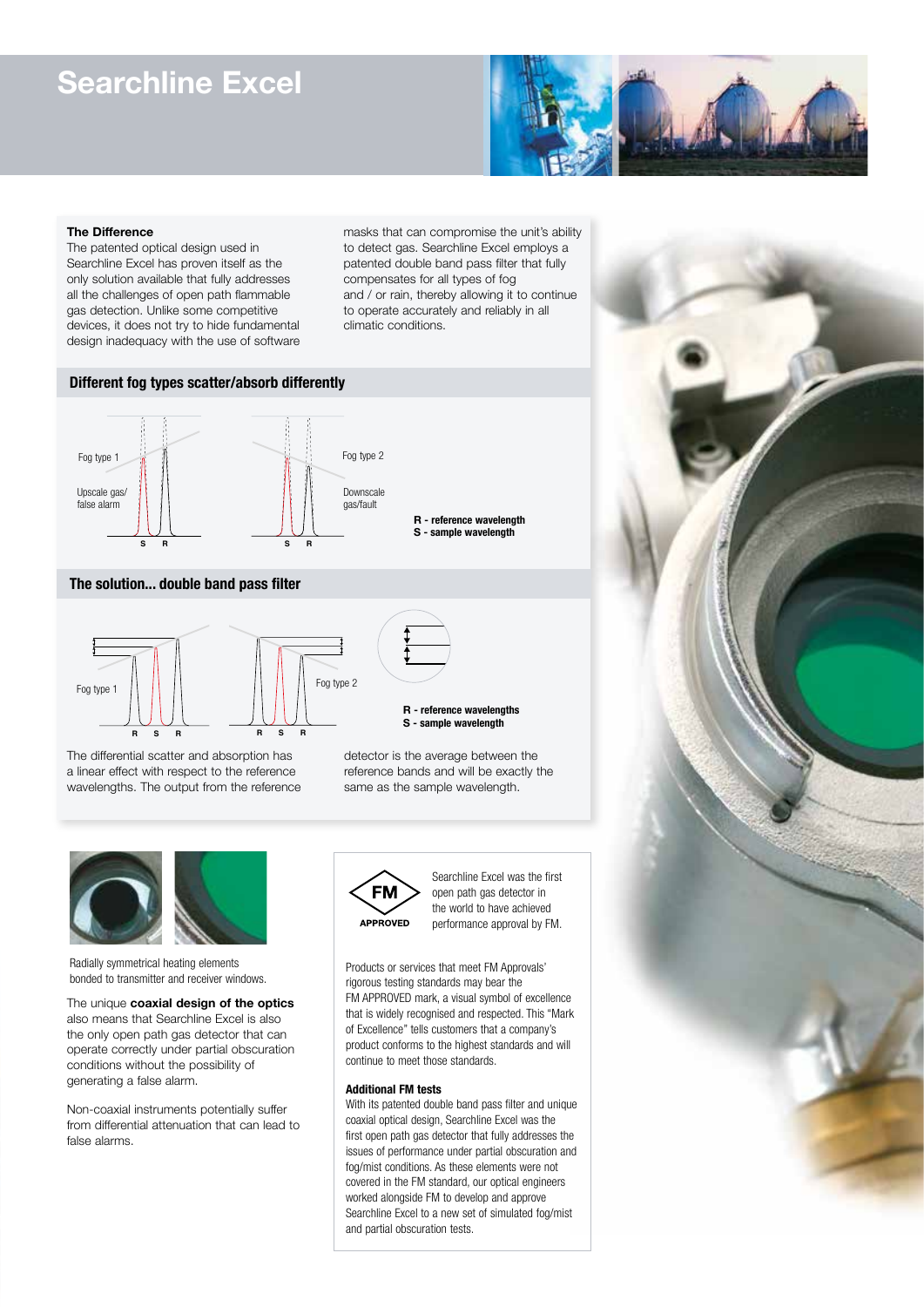



#### **Sample and reference detector alignment**

- Reduced sensitivity to alignment
- Guaranteed performance
- Reduced sensitivity to partial obscuration

#### **Intuitive hand-held software**

- Simple confirmation of alignment
- Visual indication of target and
- current signal levels
- Compatible with existing systems

#### **Accurate alignment tools**

- Simple to use, accurate alignment tools
- High-power telescope
- Easier to align with greater
- zoom and magnification
- Robust shock resistant design

#### **True Alignment System**

A good installation is key to obtaining the best performance from an open path gas detection system. Optimum alignment of the transmitter and receiver will ensure the best performance of the system in the harshest climatic conditions.

A visual check of the path using a telescope is required to ensure that there are no physical obstructions in the beam. With the True Alignment System used on Searchline Excel this alignment is so accurate that the requirement for further adjustment using a software based alignment tool is eliminated.



**The fundamental design of Searchline Excel has remained the same since its original launch and it continues to lead the field. Other manufacturers have tried unsuccessfully to develop comparable instruments but none have the experience or technology that is utilised in Searchline Excel.**

THE SEA

Having introduced open path flammable gas detection built upon the excellence of the Searchpoint Optima Plus optimal point gas detectors, Honeywell Analytics has continued to develop the Searchline Excel system. This open path flammable gas detector has become the standard within the oil and gas and petrochemical industries, meeting the exacting demands of our customers.

The addition of the XNX Universal Transmitter provides local display and enhanced interfacing options such as relays and modern digital communications including HART®, Modbus and Foundation Fieldbus™.



#### **Unique, proven telescope mounting mechanism**

- Simple engagement and locking mechanism
- 3 point mounting datum ensures true alignment
- Sight can be angled to most convenient position
- So accurate that further 'software guided' adjustments not required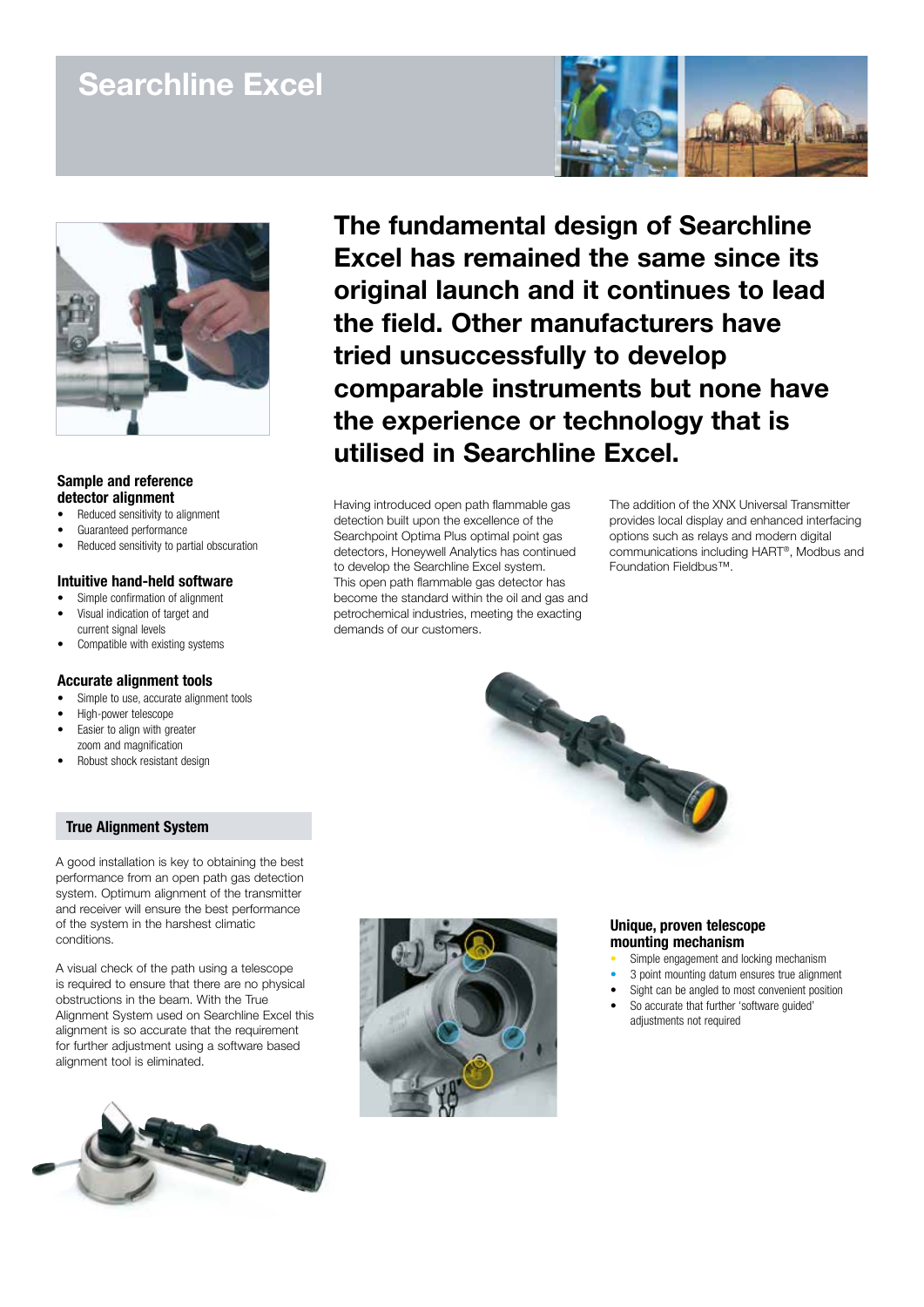### **Solar Immune**



### **Searchline Excel is totally immune to interference from sunlight or any other sources of radiation such as flare stacks, arc welding or lightning.**

This is achieved by using a xenon flash lamp that is actually brighter than the sun at the infrared detection wavelengths and solid state detectors with a wide dynamic range.

The lamp is also modulated to have a unique pulse duration and shape. The receiver then uses high speed digital signal processing to validate that all the signals received have this unique signature and rejects any extraneous signals.



#### **Accessories**

- 1. Deluge shield / sunshade
- 2. True alignment system
- 3. Gassing cell
- 4. Hand-held interrogator
- 5. Optical gas test filters
- 

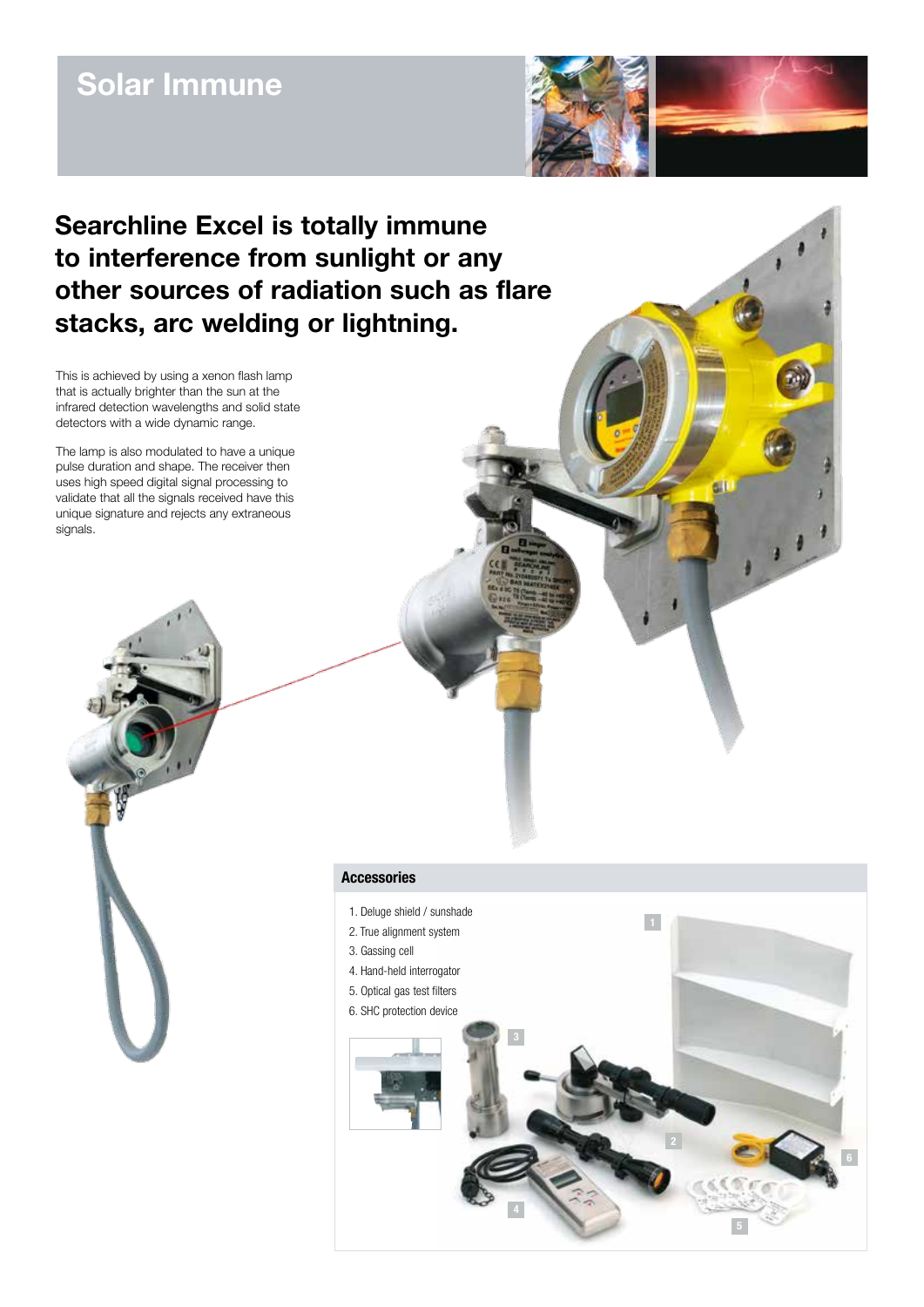

### **Modbus digital output - know before you go!**

Searchline Excel is also available as a kit with the XNX Universal Transmitter, featuring both a local HART® port and HART® over 4 to 20mA as standard. These solutions allow configuration of the Searchline Excel through the XNX user interface or using a compatible HART® hand-held interrogator 1 device. Alternatively, an intrusive connection

**Installation options**

to the Searchline Excel using an SHC-1 handheld interrogator together with an SHC-1 protection device module can be made in applications that allow such operations.

The multi drop Modbus capability can enable significant savings in installation and cabling costs. A single comms cable can be run between up to 32 detectors instead of the

usual 'single run' required for each detector. Additionally, the 2 way digital communication protocol allows configuration, warning and fault diagnosis information to be communicated back to the control room. This reduces servicing and maintenance costs as the operator can diagnose the state of any individual unit before deciding to send anyone into the field.





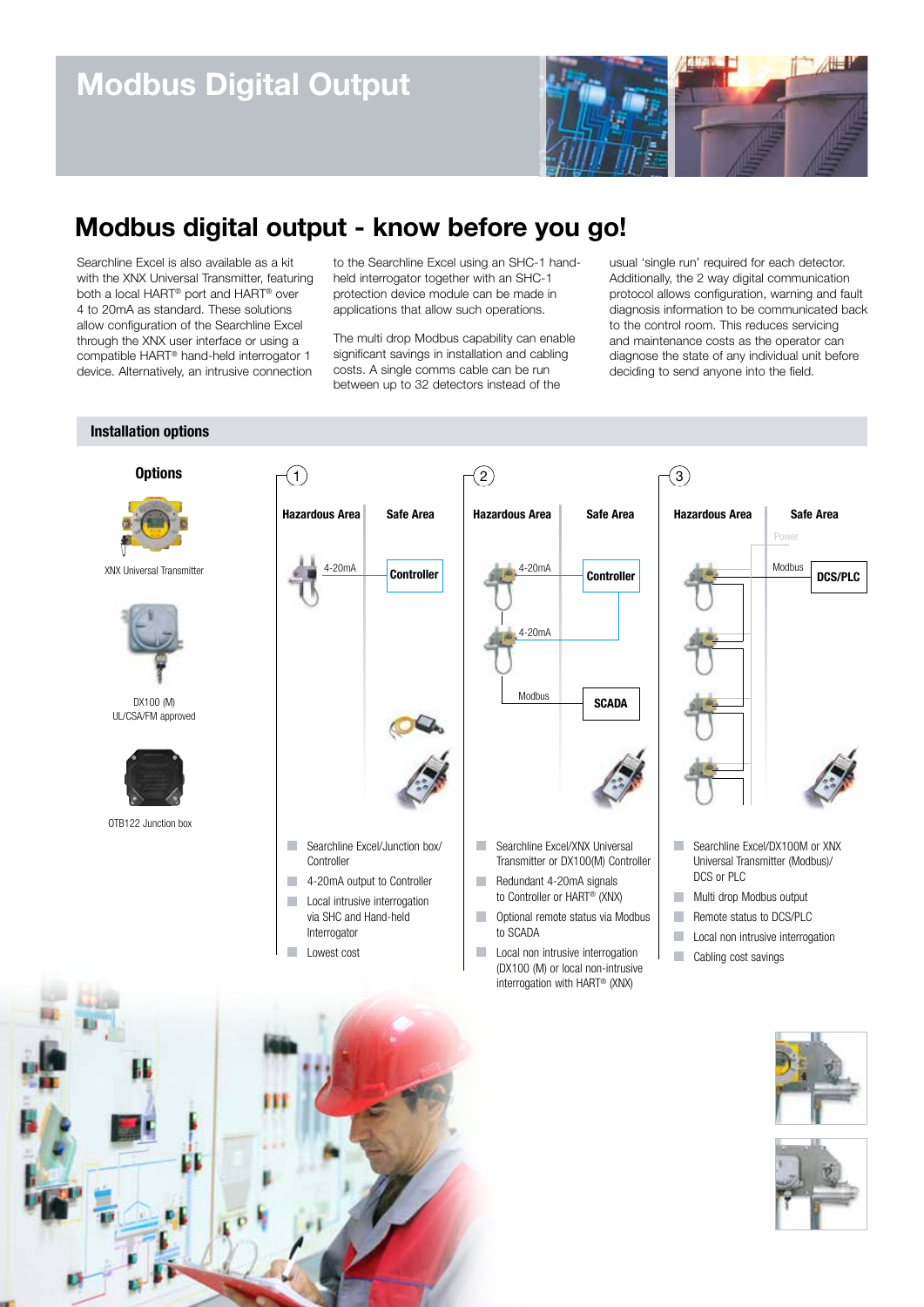### **Technical Summary Searchline Excel**



| <b>Specification</b>              |                                                                                                                                                                                                                                                                                                                                                                                                                                                                                                                                                                                                                                                                                                                                                                                                                                                                                                                                                                        |
|-----------------------------------|------------------------------------------------------------------------------------------------------------------------------------------------------------------------------------------------------------------------------------------------------------------------------------------------------------------------------------------------------------------------------------------------------------------------------------------------------------------------------------------------------------------------------------------------------------------------------------------------------------------------------------------------------------------------------------------------------------------------------------------------------------------------------------------------------------------------------------------------------------------------------------------------------------------------------------------------------------------------|
| <b>Available Gases</b>            | Methane, Ethane, Propane, Butane, Pentane, Ethylene, Propylene, Butadiene                                                                                                                                                                                                                                                                                                                                                                                                                                                                                                                                                                                                                                                                                                                                                                                                                                                                                              |
| Range                             | 0 to 5 LEL.m                                                                                                                                                                                                                                                                                                                                                                                                                                                                                                                                                                                                                                                                                                                                                                                                                                                                                                                                                           |
| <b>Recommended Alarm Settings</b> | (Low) 1.0 LEL.m; (high) 3.0 LEL.m                                                                                                                                                                                                                                                                                                                                                                                                                                                                                                                                                                                                                                                                                                                                                                                                                                                                                                                                      |
| Path Lengths                      | Short Range 5m to 40m (15ft to 130ft.), Medium Range 40m to 120m (130ft to 390ft.) and Long Range 120m to 200m (390ft to 650ft.)                                                                                                                                                                                                                                                                                                                                                                                                                                                                                                                                                                                                                                                                                                                                                                                                                                       |
| <b>Speed of Response</b>          | T90 less than 3 seconds. (under normal operating conditions)                                                                                                                                                                                                                                                                                                                                                                                                                                                                                                                                                                                                                                                                                                                                                                                                                                                                                                           |
| <b>Output Signal</b>              | 4-20mA (maximum loop resistance 600 ohms; source & sink available) and RS485<br>21mA Over range<br>4-20mA Normal operation (0 to 5 LEL.m)<br>3mA(1) Dirty optics<br>2.5mA <sup>(1)</sup> Beam blocked<br>2mA <sup>(1)</sup> OmA Fault                                                                                                                                                                                                                                                                                                                                                                                                                                                                                                                                                                                                                                                                                                                                  |
| <b>Digital Output</b>             | Modbus RS485 multi drop. Using DX100 (M) or XNX Universal Transmitter with Modbus option                                                                                                                                                                                                                                                                                                                                                                                                                                                                                                                                                                                                                                                                                                                                                                                                                                                                               |
| <b>Operating Temperature</b>      | -40°C to +65°C (-40°F to 150°F)                                                                                                                                                                                                                                                                                                                                                                                                                                                                                                                                                                                                                                                                                                                                                                                                                                                                                                                                        |
| <b>Operating Humidity</b>         | 0 to 99% RH (non-condensing)                                                                                                                                                                                                                                                                                                                                                                                                                                                                                                                                                                                                                                                                                                                                                                                                                                                                                                                                           |
| <b>Operating Pressure</b>         | 91.5 to 105.5 KPa (915 to 1055 mbar) (non-compensated)                                                                                                                                                                                                                                                                                                                                                                                                                                                                                                                                                                                                                                                                                                                                                                                                                                                                                                                 |
| <b>Warm-up Time</b>               | Less than 5 minutes (operational), or less than 1 hour (fully stabilised)                                                                                                                                                                                                                                                                                                                                                                                                                                                                                                                                                                                                                                                                                                                                                                                                                                                                                              |
| <b>Power Supply</b>               | 18V to 32VDC                                                                                                                                                                                                                                                                                                                                                                                                                                                                                                                                                                                                                                                                                                                                                                                                                                                                                                                                                           |
| <b>Power Consumption</b>          | Short Range Tx: 3.5W / 5.0W *maximum. Medium and Long Range Tx: 10W / 13W* maximum. Rx: 8W maximum.                                                                                                                                                                                                                                                                                                                                                                                                                                                                                                                                                                                                                                                                                                                                                                                                                                                                    |
| <b>Enclosure Material</b>         | 316 stainless steel                                                                                                                                                                                                                                                                                                                                                                                                                                                                                                                                                                                                                                                                                                                                                                                                                                                                                                                                                    |
| Weight (inc. mounting bracket)    | Short Range TX: 3.5kg Medium and Long Range TX: 7kg RX: 3.5kg                                                                                                                                                                                                                                                                                                                                                                                                                                                                                                                                                                                                                                                                                                                                                                                                                                                                                                          |
| <b>Vibration</b>                  | 2 to 60Hz, max ptp amplitude 1mm.                                                                                                                                                                                                                                                                                                                                                                                                                                                                                                                                                                                                                                                                                                                                                                                                                                                                                                                                      |
| <b>Misalignment Tolerance</b>     | Short Range $\pm 0.5^{\circ}$ ( $\pm \sim 35$ cm at 40m). Medium Range $\pm 0.5^{\circ}$ ( $\pm \sim 104$ cm at 120m). Long Range $\pm 0.5^{\circ}$ ( $\pm \sim 170$ cm at 200m)                                                                                                                                                                                                                                                                                                                                                                                                                                                                                                                                                                                                                                                                                                                                                                                       |
| <b>EMC Standards</b>              | EN50270                                                                                                                                                                                                                                                                                                                                                                                                                                                                                                                                                                                                                                                                                                                                                                                                                                                                                                                                                                |
| <b>Performance Approval</b>       | FM performance approved                                                                                                                                                                                                                                                                                                                                                                                                                                                                                                                                                                                                                                                                                                                                                                                                                                                                                                                                                |
| <b>Safety Approval</b>            | <b>ATEX</b><br>Transmitter:<br>$\gtrapprox$ II 2 G Ex d op is IIC T5 (Tamb -40°C to +65°C) Gb<br>$\bullet$ II 2 G Ex d op is IIC T6 (Tamb -40°C to +40°C) Gb<br>Receiver:<br>II 2 G Ex d IIC T5 (Tamb -40°C to +65°C) Gb<br>II 2 G Ex d IIC T6 (Tamb -40 $\degree$ C to +40 $\degree$ C) Gb<br><b>IECEX</b><br>Transmitter:<br>Ex d op is IIC T5 (Tamb =-40°C to +65°C) Gb<br>Ex d op is IIC T6 (Tamb =-40 $^{\circ}$ C to +40 $^{\circ}$ C) Gb<br>Receiver:<br>Ex d IIC T5 (Tamb -40°C to +65°C) Gb<br>Ex d IIC T6 (Tamb -40 $\degree$ C to +40 $\degree$ C) Gb<br><b>UL:</b> Class 1 Groups B, C, D and Class 1 Zone 1 AEx d IIB + Hydrogen (Amb -40 $^{\circ}$ C to +65 $^{\circ}$ C)<br><b>CSA:</b> Class 1 Div 1 groups B, C, D, T5 and Exd IIC T5 (Amb -40 $^{\circ}$ C to +65 $^{\circ}$ C)<br><b>FM:</b> Class 1 Div 1 groups B, C, D & T5 $(T_{\text{amb}} - 40 \text{ to } +65^{\circ}\text{C})$<br><b>Other: GOST</b><br>Independently assessed to IEC61508 |
| <b>IP Rating</b>                  | IP66 and IP67                                                                                                                                                                                                                                                                                                                                                                                                                                                                                                                                                                                                                                                                                                                                                                                                                                                                                                                                                          |
|                                   | <sup>(1)</sup> User programmable.<br>* Turboheating activated (standard feature; user selectable). This is recommended for the most severe weather conditions.                                                                                                                                                                                                                                                                                                                                                                                                                                                                                                                                                                                                                                                                                                                                                                                                         |





 $Tx = 137$ mm<br> $Rx = 80$ mm  $Tx = 235$ mm  $Rx = 185$ mm  $\odot$ 

Short Range 5m to 40m (15ft to 130ft) Medium Range 40m to 120m (130ft to 390ft) and Long Range 120m to 200m (390ft to 650ft)